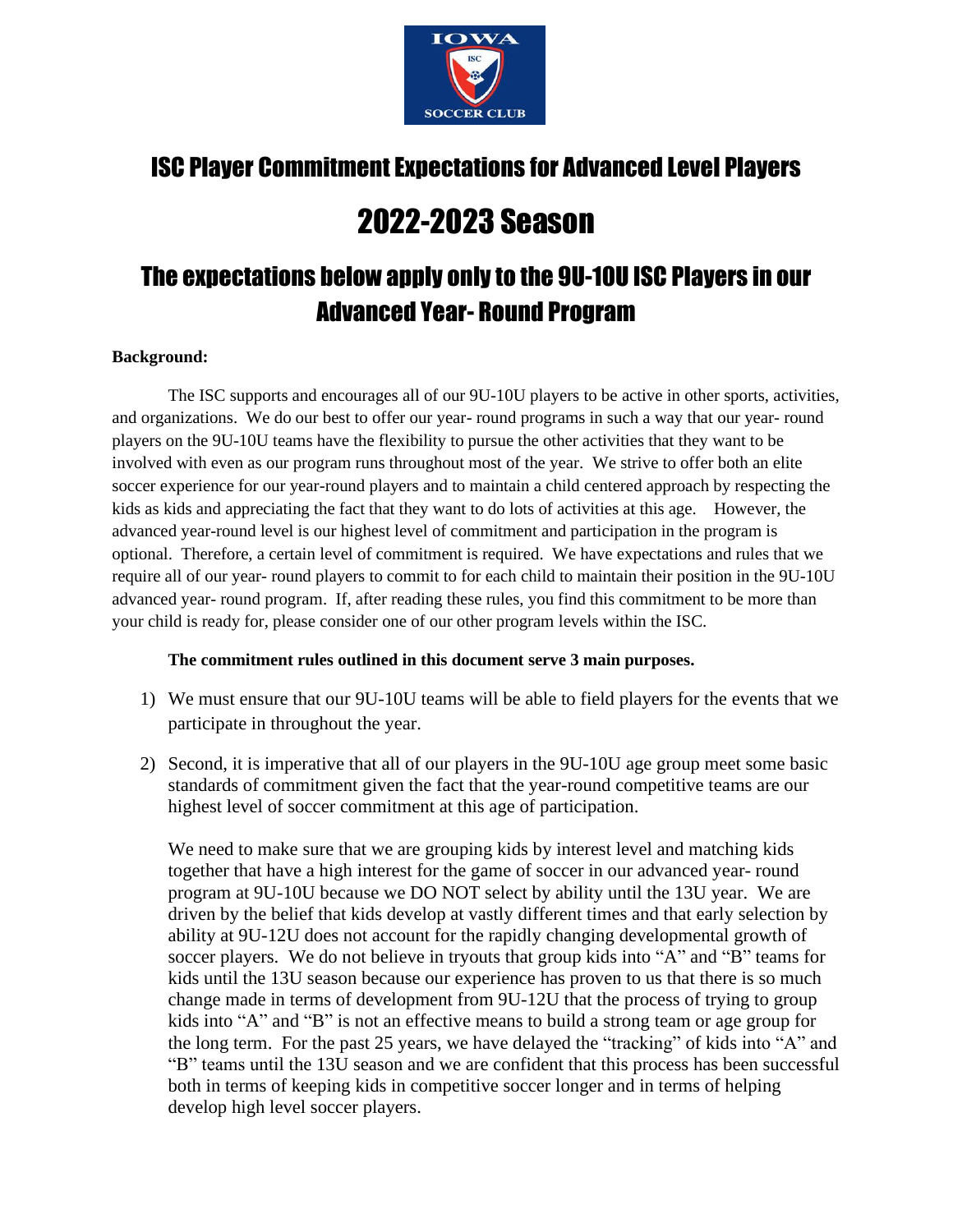We welcome any 9U-10U player who wants to join the ISC Advanced Year- Round teams, but they need to be players who share the interest and desire to make a commitment that is comparable to their teammates.

While we do NOT select by athletic ability and soccer ability at 9U-12U, players MUST be willing to meet our commitment expectations, show a willingness to learn, a willingness to work hard, and a willingness to be a good teammate. Moreover, players in the year- round program must either meet our financial obligations or qualify for financial assistance. Finally, all players in the year- round program must comply with all provisions of our ISC Code of Conduct to remain in good standing in the ISC.

We believe that we are probably the strongest advocate for the "late developing" athlete in the Iowa City area. We want to give the kids who join a little later or those who are considered to be a "late developer," the opportunity to take part in our program, but all players must meet the same requirements so that we are grouping kids with a similar focus together on the same teams. In sum, our priority is to group players by commitment level not by ability level at this age.

3) Finally, in our expert opinion, we believe that the 9U-10U years are probably the most critical years for skill development. Our Director of Coaching, Assistant Director of Coaching, and our main full time staff coaches regularly work with all of the 9U-10U players each year because we believe that if you receive poor coaching at this age it is more of a setback to player development than at any other age. Therefore, we feel the need to set some practice requirements in place to make certain that the young soccer players in the 9U-10U age groups are committed to our comprehensive developmental program to build the proper foundation for growth and improvement. We expect our 9U-10U players to be in attendance at practice to take full advantage of the teaching and coaching we offer to help players improve in what is often considered the "golden age of learning" for soccer players.

#### **THE ISC PHILOSOPHY OF PLAYER DEVELOPMENT**

In the ISC, WE HAVE PROVEN FOR OVER 25 YEARS that it is possible to run a professionally coached and developmentally focused, competitive program without implementing tryout procedures that "cut" young kids or group players on "A" and "B" teams based on their ability during the 9U-12U years of competition.

Each year we help kids develop and grow into some of the top players in Eastern Iowa without following the procedures of many other sports organizations that "cut" young athletes without giving these kids the chance to prove that they will develop and grow over time. Our experience has proven to us that kids develop at vastly different rates and times. Therefore, rather than grouping kids by ability from 9U-12U, we group players based on their commitment and interest level during the 9U-12U years.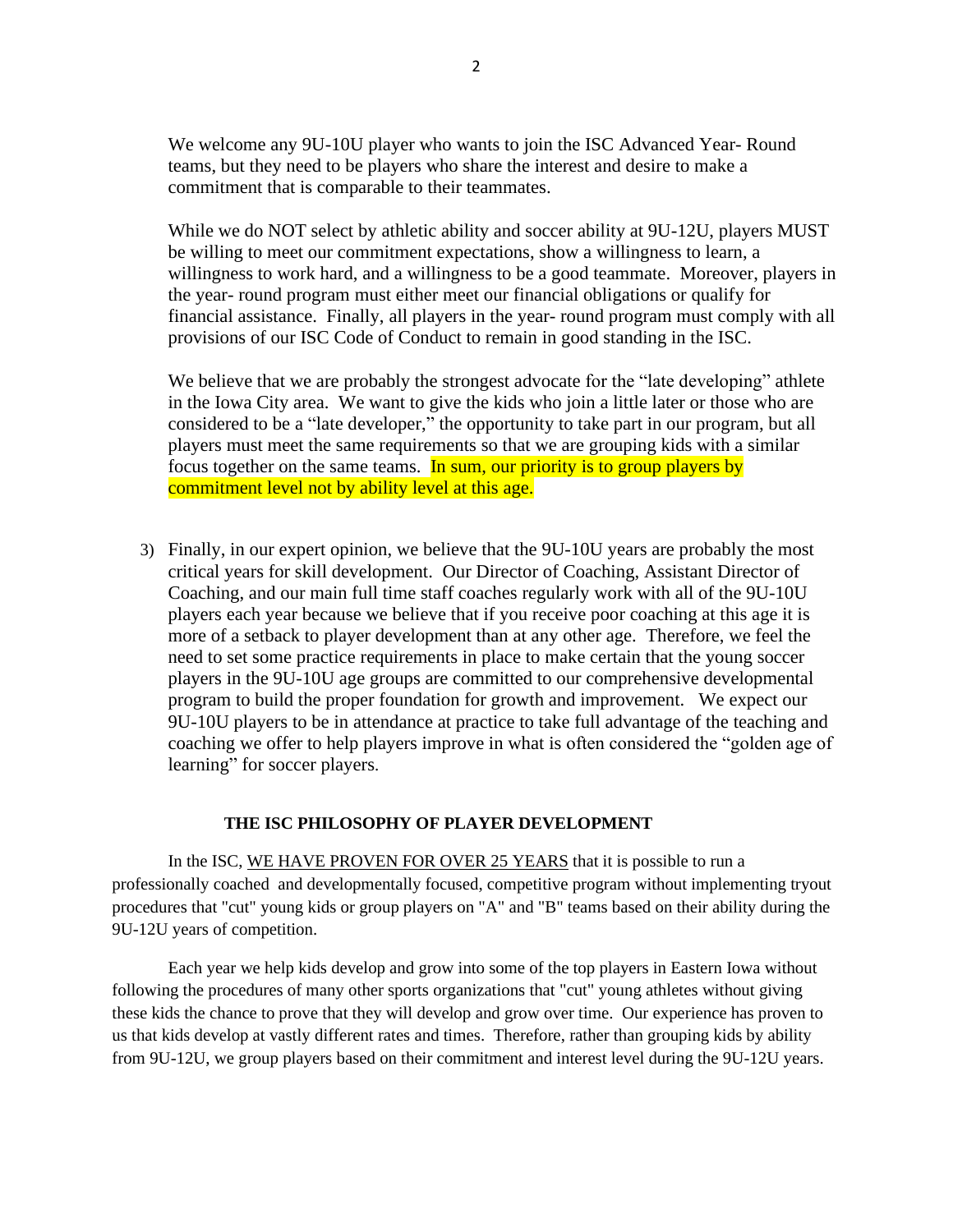The kids are not selected or "tracked" by coaches at 9U-12U into an "A" team, or "B" team. The kids and parents decide how much time they are willing to commit and then if they choose the "yearround program," we give the kids an opportunity to develop into competitive players from 9U-12U.

However, we will speak candidly with parents if their kids do not demonstrate a willingness to learn, willingness to work hard, and a willingness to be a good teammate at the clinics. We will give all kids an opportunity to join our 9U-12U program if they will make the time commitment outlined in this document and if they demonstrate their commitment to the 3 W's mentioned above.

#### **3 W's Required of ISC 9U-12U Players**

- 1) Willingness to Learn
- 2) Willingness to Work Hard
- 3) Willingness to be a good teammate.

By delaying the "A" and "B" selections until the 13U season, more players have a longer period of time to improve, grow, and enjoy the game before they have to focus on tryouts for "A" and "B" teams.

#### **SUMMARY**

The ISC Advanced Level year-round program for 9U-10U soccer players is open to players of all ability levels who have a high interest and enthusiasm for competitive soccer. We will accept all kids in the 9U-10U program if they commit to the rules in this document, adhere to our code of conduct, work hard to commit to the 3 W's outlined above, and agree to meet their financial obligations with their team and the club. (Please note that we may be able to provide financial assistance to those families who qualify.)

Please note that if your child is interested in joining after the clinics have passed, we may not have roster positions available and parents should inquire with our administrator at [registrar@iowasoccerclub.com](mailto:registrar@iowasoccerclub.com) to check if there are still spots in the age group. All kids who join during the JUNE REGISTRATION period will be given an opportunity to be considered for the year round program . Returning year-round players are always guaranteed a position in the age group for the next year if they meet our requirements.

Please carefully read through our commitment requirements below.

If you make a commitment to our program by following the rules below, we will provide playing time guarantees to all players for all for all league games and tournament games.

\_\_\_\_\_\_\_\_\_\_\_\_\_\_\_\_\_\_\_\_\_\_\_\_\_\_\_\_\_\_\_\_\_\_\_\_\_\_\_\_\_\_\_\_\_\_\_\_\_\_\_\_\_\_\_\_\_\_\_\_\_\_\_\_\_\_\_\_\_\_\_\_\_\_\_\_\_\_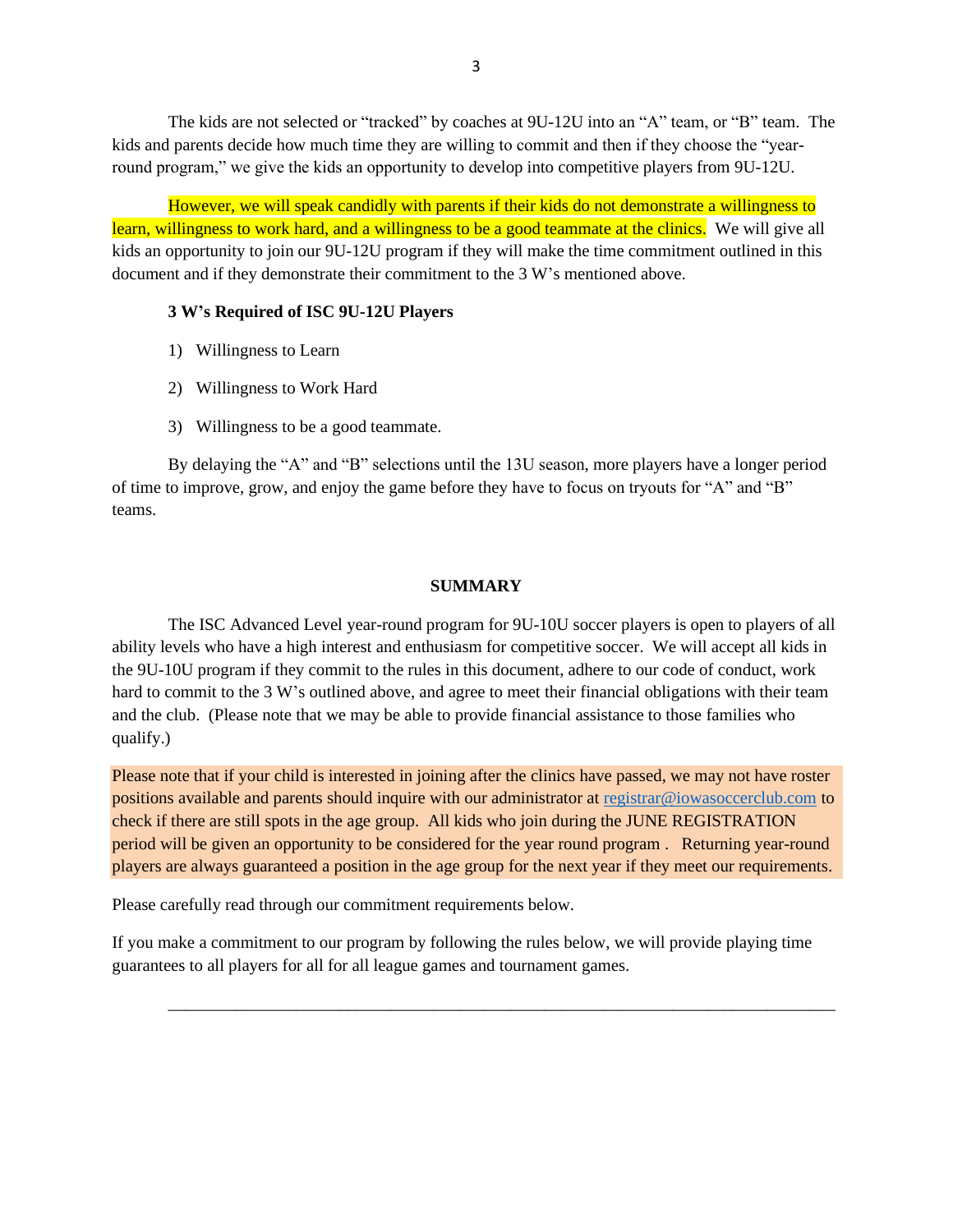## **ISC COMMITMENT REQUIREMENTS FOR 9U-10U PLAYERS**

# **Summary of requirements:**

- Tournament Game attendance requirements
- League Game attendance requirements
- Practice Requirements

# **Summary of Tournament Attendance for all ISC 9U-10U Advanced Year-Round Players:**

\_\_\_\_\_\_\_\_\_\_\_\_\_\_\_\_\_\_\_\_\_\_\_\_\_\_\_\_\_\_\_\_\_\_\_\_\_\_\_\_\_\_\_\_\_\_\_\_\_\_\_\_\_\_\_\_\_\_\_\_\_\_\_\_\_\_\_\_\_\_\_\_\_\_\_\_\_\_

Fall 2022 Season - Must attend 1 of 2

Winter -Must make every effort to attend the ISC Indoor Bubble Blowout Event

Spring/Summer 2023 Season-Must attend 1 of 2

## **Total Required for 2022-2023 Season= 3**

## **FREQUENTLY ASKED QUESTIONS:**

## **What happens if a player does not meet the tournament commitment requirement for the Fall 2022 season?**

If your child does not attend at least one tournament in the Fall 2022 season, they would not be allowed to register for the FIRST SESSION OF THE ISC INDOOR LEAGUE for their age group.

## **What happens if a player does not meet the tournament commitment requirement for the Spring 2023 season?**

If your child does not attend at least one tournament in the Spring 2023 season, they would not be allowed to register for the FIRST SESSION OF THE ISC INDOOR LEAGUE for their age group during the following seasonal year.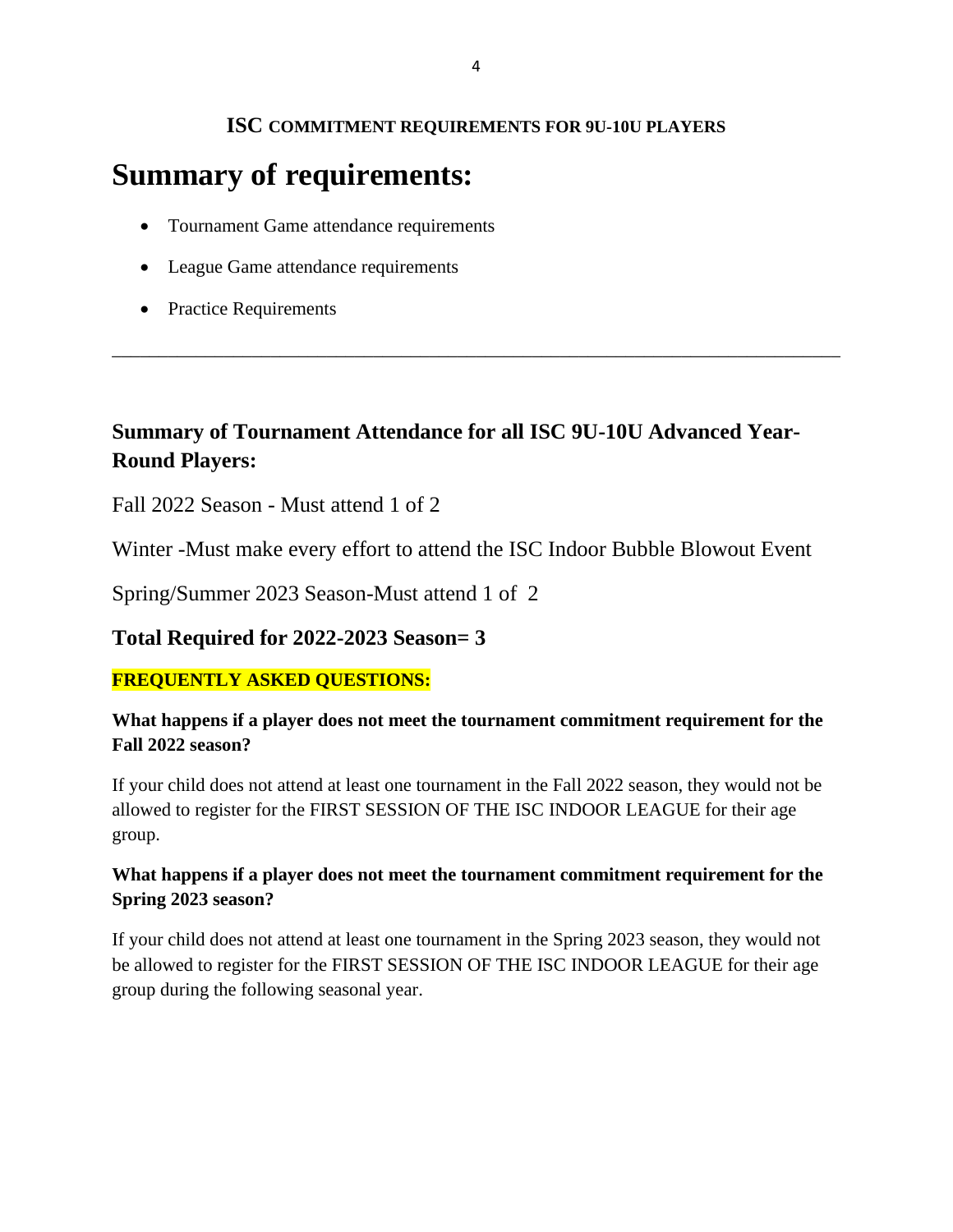## **What happens if a player is unable to meet the tournament commitment in both the fall and spring season during the same seasonal year?**

If a player does not meet the expectations for tournaments in both the fall and spring season of the same year, the player would not be offered a roster position with the ISC for the following year.

## **Summary for League Game Requirements for All ISC 9U-10U Year -Round Players:**

**\_\_\_\_\_\_\_\_\_\_\_\_\_\_\_\_\_\_\_\_\_\_\_\_\_\_\_\_\_\_\_\_\_\_\_\_\_\_\_\_\_\_\_\_\_\_\_\_\_\_\_\_\_\_\_\_\_\_\_\_\_\_\_\_\_\_\_\_\_\_\_\_\_\_\_\_\_\_**

Fall - Must attend 50% of all Fall League Games with assigned team.

Winter – All Advanced Year- Round Players must register for 1 of the 2 sessions of the ISC Intra-Club league known as BAGILITOS. Session options are the November-December option or the January-March option. The leagues are set up so that for each session the kids play 10-12 indoor games with 2 games played on each night. All indoor games were played in the HTRC in Iowa City.

Players must attend 50% of all indoor league games.

Spring/Summer -Must attend 50% all Spring League Games with assigned team.

(Please note that if a game is rained out and you committed your child to playing in that game, that commitment is counted toward your 50% requirement.)

## **FREQUENTLY ASKED QUESTIONS:**

## **What happens if a player does not meet the league game commitment requirement for the Fall 2022 season?**

If your child does not attend at least 50% of the league games for their assigned team during the Fall 2022 season, they will not be allowed to register for the FIRST SESSION OF THE ISC INDOOR LEAGUE for their age group.

## **What happens if a player does not meet the league game commitment requirement for the Spring 2023 season?**

If your child does not attend at least 50% of the league games for their assigned team during the Spring 2023 season, they would not be allowed to register for the FIRST SESSION OF THE ISC INDOOR LEAGUE for their age group during the following seasonal year.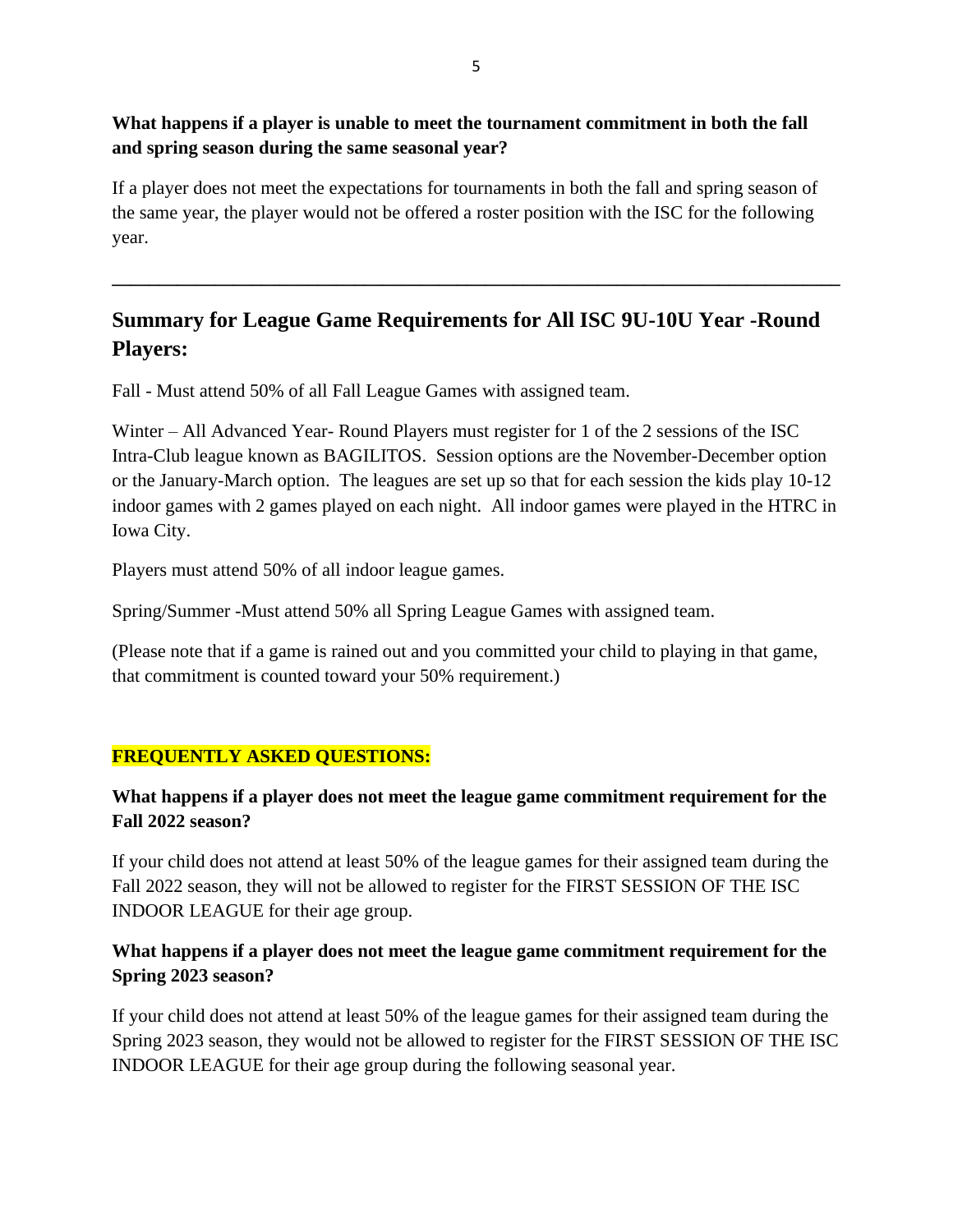## **What happens if a player is unable to meet the league game commitment in both the fall and spring season during the same seasonal year?**

If a player does not meet the expectations for league attendance in both the fall and spring season of the same year, the player would not be offered a roster position with the ISC for the following year.

**\_\_\_\_\_\_\_\_\_\_\_\_\_\_\_\_\_\_\_\_\_\_\_\_\_\_\_\_\_\_\_\_\_\_\_\_\_\_\_\_\_\_\_\_\_\_\_\_\_\_\_\_\_\_\_\_\_\_\_\_\_\_\_\_\_\_\_\_\_\_\_\_\_\_\_\_\_\_**

### **Summary of Practice Attendance for all ISC 9U-10U Year-Round Players:**

1 Per Week for what is about a 10 month Period

(There are a few months when we only practice part of the month.)

**(**Please note that if practice attendance is not met, your child will not play in the games on the weekend. For example, if your child does not attend at least one practice per week, they are NOT eligible to play in the games on the weekend. If a player is sick or injured and that prevents your child from attending at least one practice per week, they are not eligible to play in the games that weekend. Even if we do not have scheduled games on the weekend, the players must attend 1 practice per week during the required practice months.)

**\_\_\_\_\_\_\_\_\_\_\_\_\_\_\_\_\_\_\_\_\_\_\_\_\_\_\_\_\_\_\_\_\_\_\_\_\_\_\_\_\_\_\_\_\_\_\_\_\_\_\_\_\_\_\_\_\_\_\_\_\_\_\_\_\_**

### **DETAILS on Requirements**

#### **Tournament Requirement Details:**

All players must commit to at least 1 full weekend tournaments in both the fall and spring/summer seasons. This means that the player must be in attendance for all of the games for 1 tournament in the fall season and 1 tournament in the spring/summer season. Tournaments usually last two days, but there are some tournaments that are only one day long. A complete schedule of fall and spring tournaments for 9U-10U teams can be found at the end of this document. This schedule may be subject to revision.

#### **Winter Tournament Season:**

All ISC 9U-10U Advanced year- round players must make every effort to commit to the ISC Bubble Blowout held in January at the HTRC.

\_\_\_\_\_\_\_\_\_\_\_\_\_\_\_\_\_\_\_\_\_\_\_\_\_\_\_\_\_\_\_\_\_\_\_\_\_\_\_\_\_\_\_\_\_\_\_\_\_\_\_\_\_\_\_\_\_\_\_\_\_\_\_\_\_\_\_\_\_\_\_\_\_\_\_\_\_\_\_\_\_\_\_\_\_

### **League Game Requirement Details for all 9U-10U ISC Players:**

#### **Fall and Spring Season:**

All ISC 9U-10U players play league games in both the fall and spring each year. Games are only played on the weekends. Games could be played on Saturdays or Sundays. Game sites may be in Iowa City,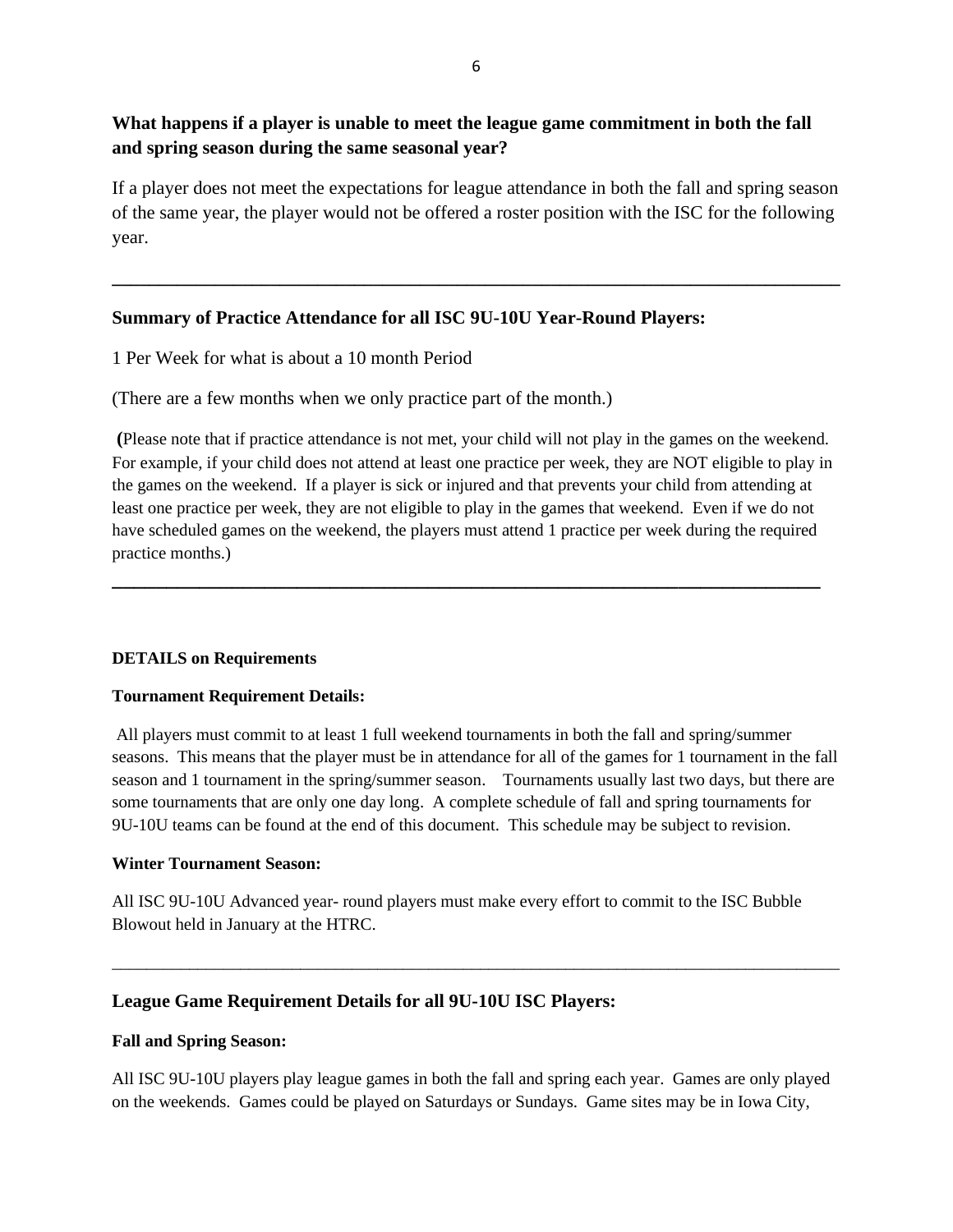Muscatine, Cedar Rapids/Marion, Bettendorf, Cedar Falls, or Dubuque There are no games during the week for outdoor season. All games are held on the weekends.

Each team will have 8-10 league games in the fall season and 8-10 league games in the spring season. Players **do not need to attend all of the league games** with their team in each season. We want players to have flexibility to play other sports or miss some weekend games due to other activities that arise.

However, each player must make at least 50% of all league games in the fall season and 50% of all games in the spring season. Most players will attend more than this, but our minimum requirement is to attend 50% of all league games. We ask that all parents on the team fill out all league game polls to notify the team manager if they intend to make or miss a league game so that we are aware of how many players will be in attendance for each game. There are 2 league games per day for each league play date, so at a minimum, each player would have to play in both games for 2 league dates to meet their league requirement. To reiterate, the league games are generally only played on 4-5 dates with 2 games per day.

#### **Winter Season:**

Our website has more information on the ISC indoor leagues. Each player signs up on their own. Last year the fee was \$90 per session for 10 indoor games on indoor turf. Games are played on the weekends in Iowa City in the Hawkeye Tennis and Recreation Center, known as the HTRC. All kids need to play in 1 of the 2 indoor sessions each winter. The indoor league fees are not a part of your monthly club fees.

Once again, players must attend at least 50% of all indoor league games. As was mentioned above though, the kids only need to attend 1 of the 2 sessions. They are always welcome to play in both sessions, but they only need to play in 1 session and then play in 50% of those league games.

### **Practice Attendance Requirement Details for all 9U-10U ISC Players:**

Our soccer season starts in the month of August. For the 2022-2023 season, practices will start the week of August 1, 2022. However, the required practices in August do not start until the week of August 22, 2022. All ISC teams in the age range from 9U-10U will receive 70 practices from our professional and licensed coaching staff. The practice sessions are normally completed for the soccer year by mid -June. We guarantee that all 70 sessions/practices are scheduled and completed for your team even for sessions rained out or cancelled due to bad weather. Usually we spread the practice sessions out like this:

\_\_\_\_\_\_\_\_\_\_\_\_\_\_\_\_\_\_\_\_\_\_\_\_\_\_\_\_\_\_\_\_\_\_\_\_\_\_\_\_\_\_\_\_\_\_\_\_\_\_\_\_\_\_\_\_\_\_\_\_\_\_\_\_\_\_\_\_\_\_\_\_\_\_\_\_\_\_\_\_\_\_\_\_\_

- Early August through the end of October-Each 9U-10U team is offered 2 outdoor sessions per week
- November through the first week of April –each 9U-10U team is offered 1 indoor session per week except for the week of Spring Break and during the 2 week period for winter break.
- 2<sup>nd</sup> week of April-Mid-June-each 9U-10U team is offered 3 outdoor sessions per week

Following the format above, all teams will receive their 70 practice sessions per year. To be clear, we ALWAYS make up sessions later in the year for anything cancelled due to weather. So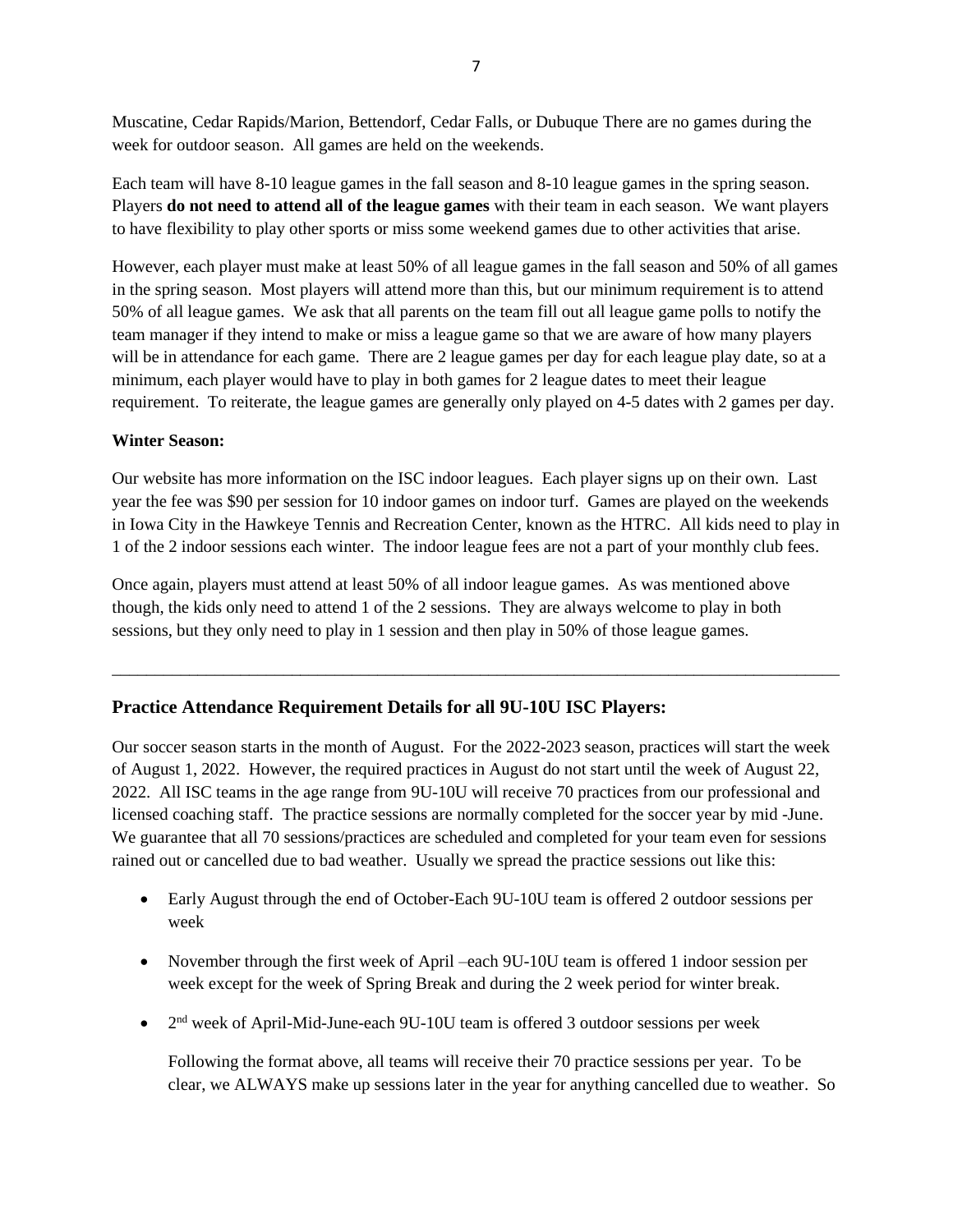even if a session was cancelled in early August, we may not make the practice up until some other time in the year, but your kids will receive all 70 sessions.

Players are required to attend 1 practice per week in the months listed below. Please note that the teams will receive more than 1 practice per week in the fall and spring, but players are required to attend only 1 practice per week.

#### **Required Months when players must practice 1 time per week:**

- August -Starting August 22, 2022
- September through November
- December-Only first two weeks of December are required.
- January and February
- March -except for the week of Spring Break when Practices are not offered.
- April and May
- June –Only first 2 weeks of June required. The first two weeks are the clinics for the next year.
- July –NONE REQUIRED-Usually practices are not held during this month unless we are making up practices.

In each of the required months listed above, each 9U-10U player is required to attend at least 1 practice per week. In the ISC, there is a lot of flexibility for players to attend other sessions within the club if your child's team session is scheduled for a time that your child has a conflict. Players can attend a "super skills" practice or they can attend a team practice with the team one age older.

If you think that your son or daughter cannot meet this level of commitment, we have many other strong ISC soccer programs such as the ISC Academy, ISC Lightning, ISC POP program, or the ISC POPPI programs that are good options.

\_\_\_\_\_\_\_\_\_\_\_\_\_\_\_\_\_\_\_\_\_\_\_\_\_\_\_\_\_\_\_\_\_\_\_\_\_\_\_\_\_\_\_\_\_\_\_\_\_\_\_\_\_\_\_\_\_\_\_\_\_\_\_\_\_\_\_\_\_\_\_\_\_\_\_\_\_\_\_\_\_\_\_\_\_

### **Our Playing Time Guarantee to our 9U-10U players:**

As long as each player meets our minimal standards of commitment outlined above we will provide the following playing time guarantees:

**All players are guaranteed half of the minutes in each half for all outdoor league and outdoor tournament games.** The minutes of guaranteed time per half is played in a block of time. For example, if the half length is 25 minutes long, each player will receive 12-13 minutes of playing time per half. We make sure that the kids play those 12-13 minutes without interruption or substitution. In other words, we do not sub them in for five minutes in one part of the half and then later for 7 minutes. By playing 12-13 minutes consecutively with no chance of being subbed off during that 12-13 minute period, the actual value of the playing time is far greater than if we broke up that playing time in smaller segments each